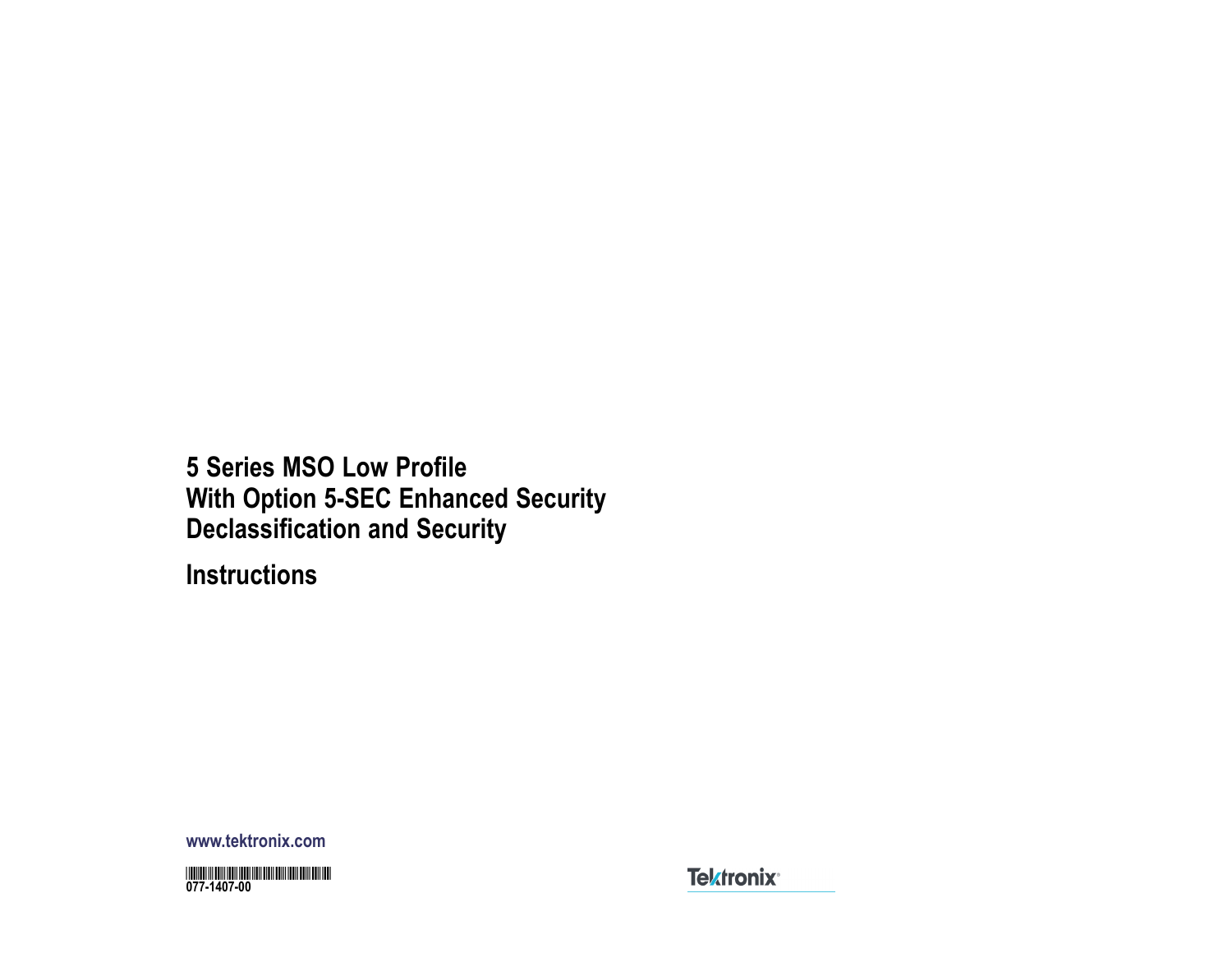Copyright © Tektronix. All rights reserved. Licensed software products are owned by Tektronix or its subsidiaries or suppliers, and are protected by national copyright laws and international treaty provisions.

Tektronix products are covered by U.S. and foreign patents, issued and pending. Information in this publication supersedes that in all previously published material. Specifications and price change privileges reserved.

TEKTRONIX and TEK are registered trademarks of Tektronix, Inc.

TekSecure is <sup>a</sup> trademark of Tektronix; Inc.

#### **Contacting Tektronix**

Tektronix, Inc. 14150 SW Karl Braun Drive P.O. Box 500 Beaverton, OR 97077 USA

For product information, sales, service, and technical support:

- $\blacksquare$  In North America, call 1-800-833-9200.
- Worldwide, visit [www.tek.com](http://www.tek.com/contact) to find contacts in your area.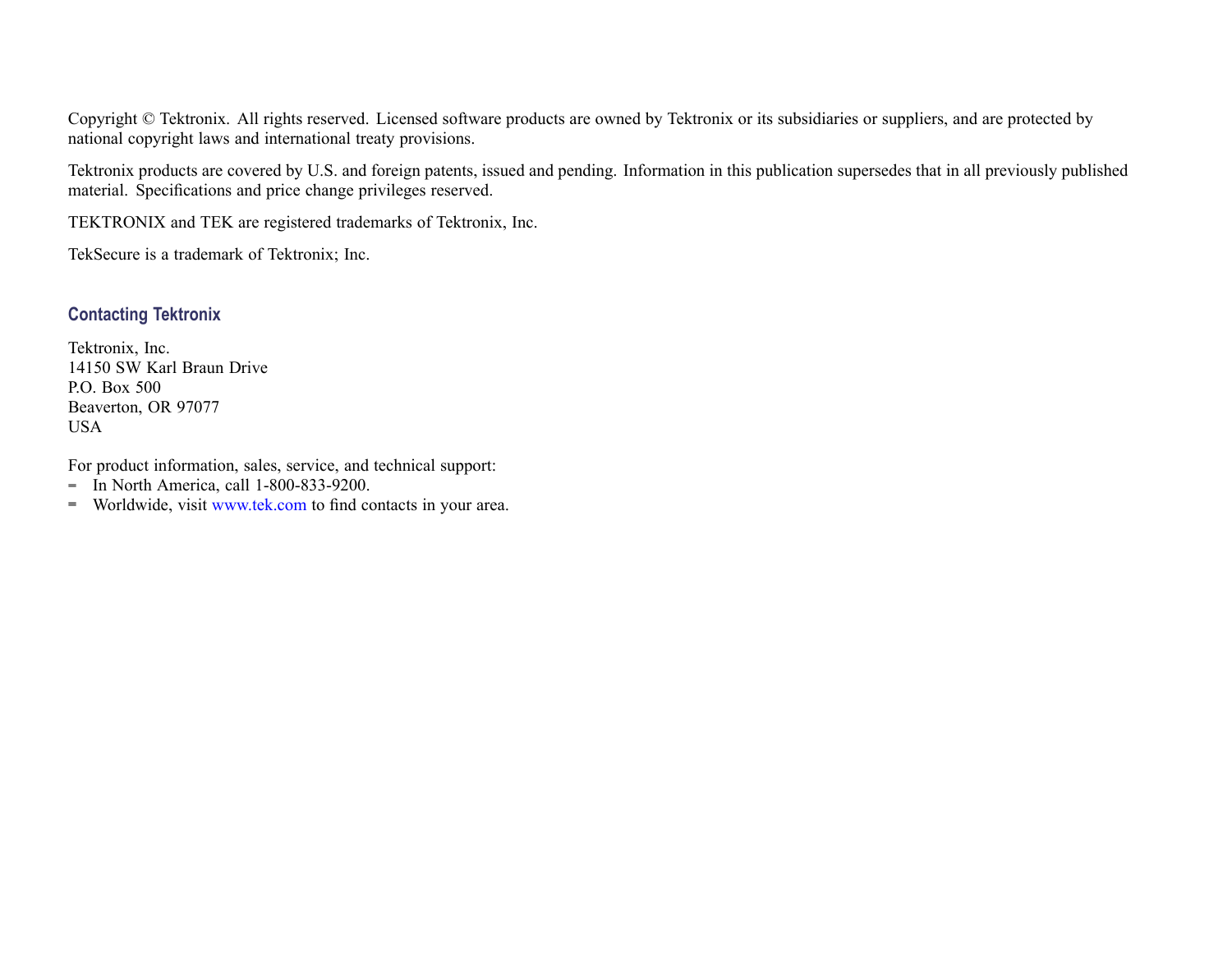# **Table of Contents**

| Preface | 111          |
|---------|--------------|
|         | 111          |
|         | 1V           |
|         | $\mathbf{V}$ |
|         |              |
|         |              |
|         |              |
|         | 6            |
|         |              |
|         |              |
|         |              |
|         | - 10         |
|         | - 10         |
|         |              |
|         |              |
|         |              |
|         |              |
|         |              |
|         |              |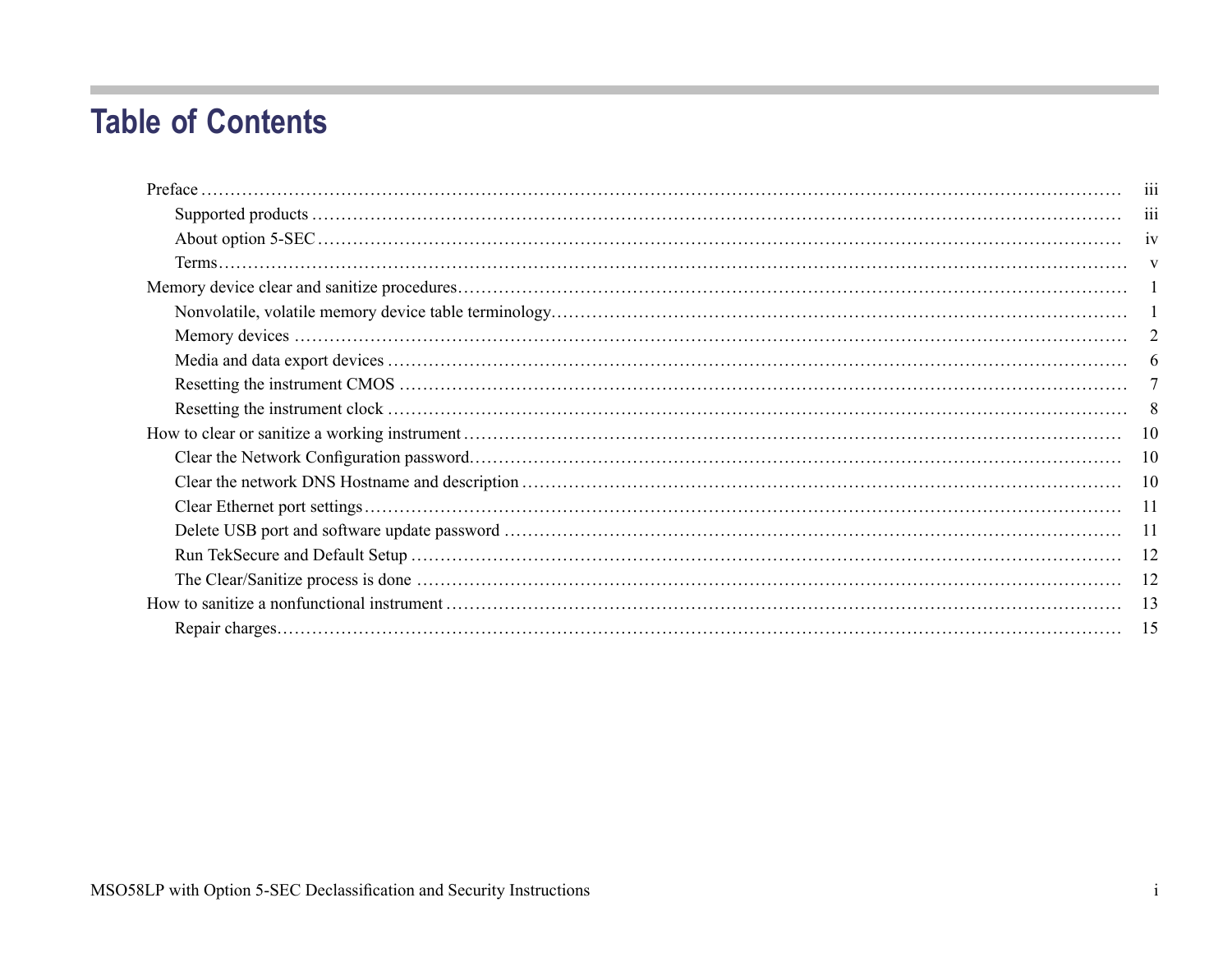Table of Contents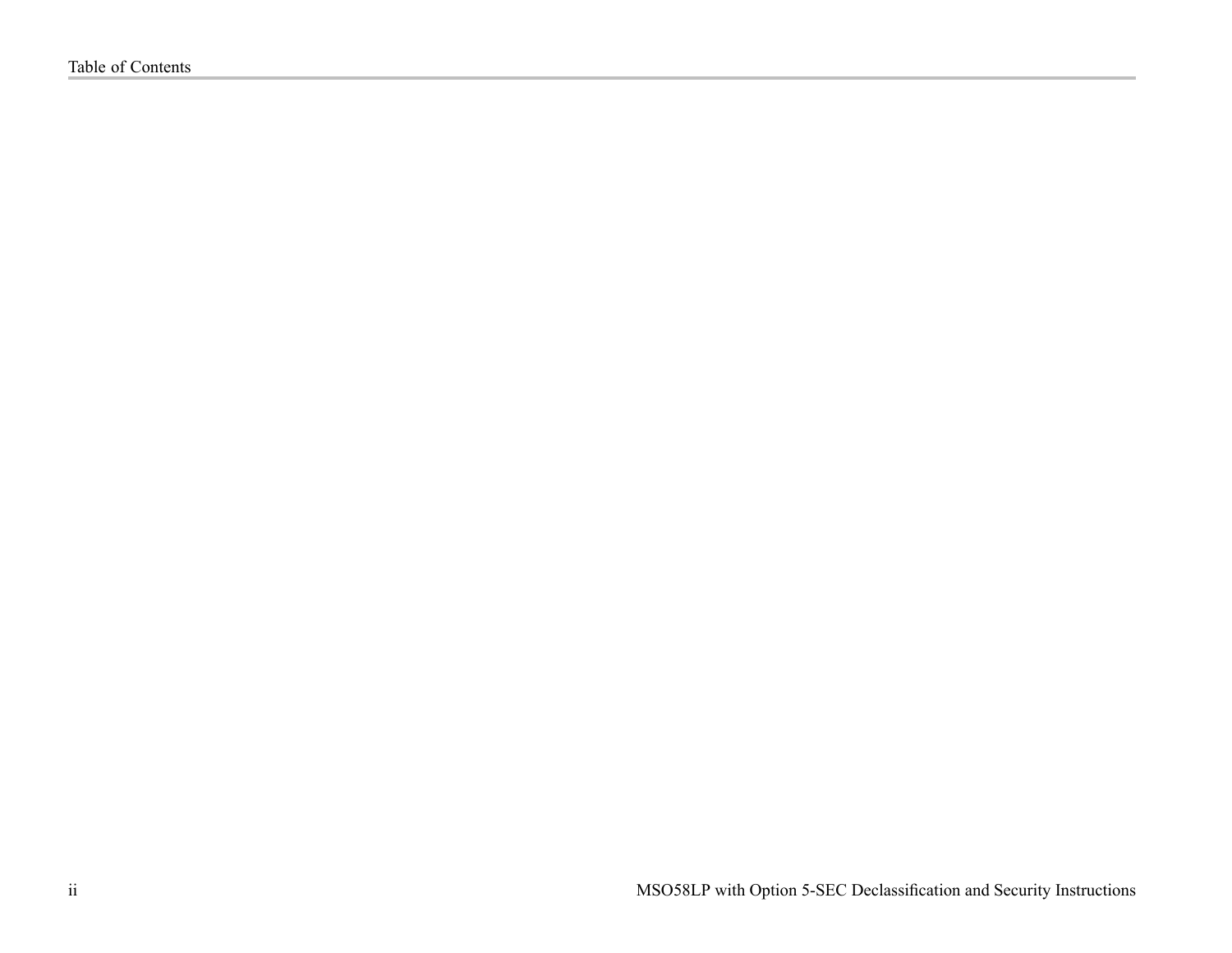# <span id="page-4-0"></span>**Preface**

This document helps customers with data security concerns to clear or sanitize <sup>a</sup> 5 Series MSO Low Profile MSO58LP instrument that has factory option 5-SEC installed.

The instrument has data storage devices (memory and <sup>a</sup> removable mass storage drive) and data expor<sup>t</sup> interfaces (USB and Ethernet). These instructions describe how to clear or sanitize the memory devices and disable the data output interfaces. The instructions also describe how to sanitize an instrument that is not functioning.

**Reference** The procedures in this document are written to meet the requirements specified in:

- National Industrial Security Program Operating Manual (NISPOM), DoD 5220.22–M, Chapter 8  $\mathcal{L}_{\mathcal{A}}$
- Defense Security Service Manual for the Certification and Accreditation of Classified Systems under the NISPOM

## **Supported products**

These instructions cover the following instrument:

**MSO58LP** with factory installed option 5-SEC

NOTE. Option 5-SEC must be ordered at the same time that you order an instrument.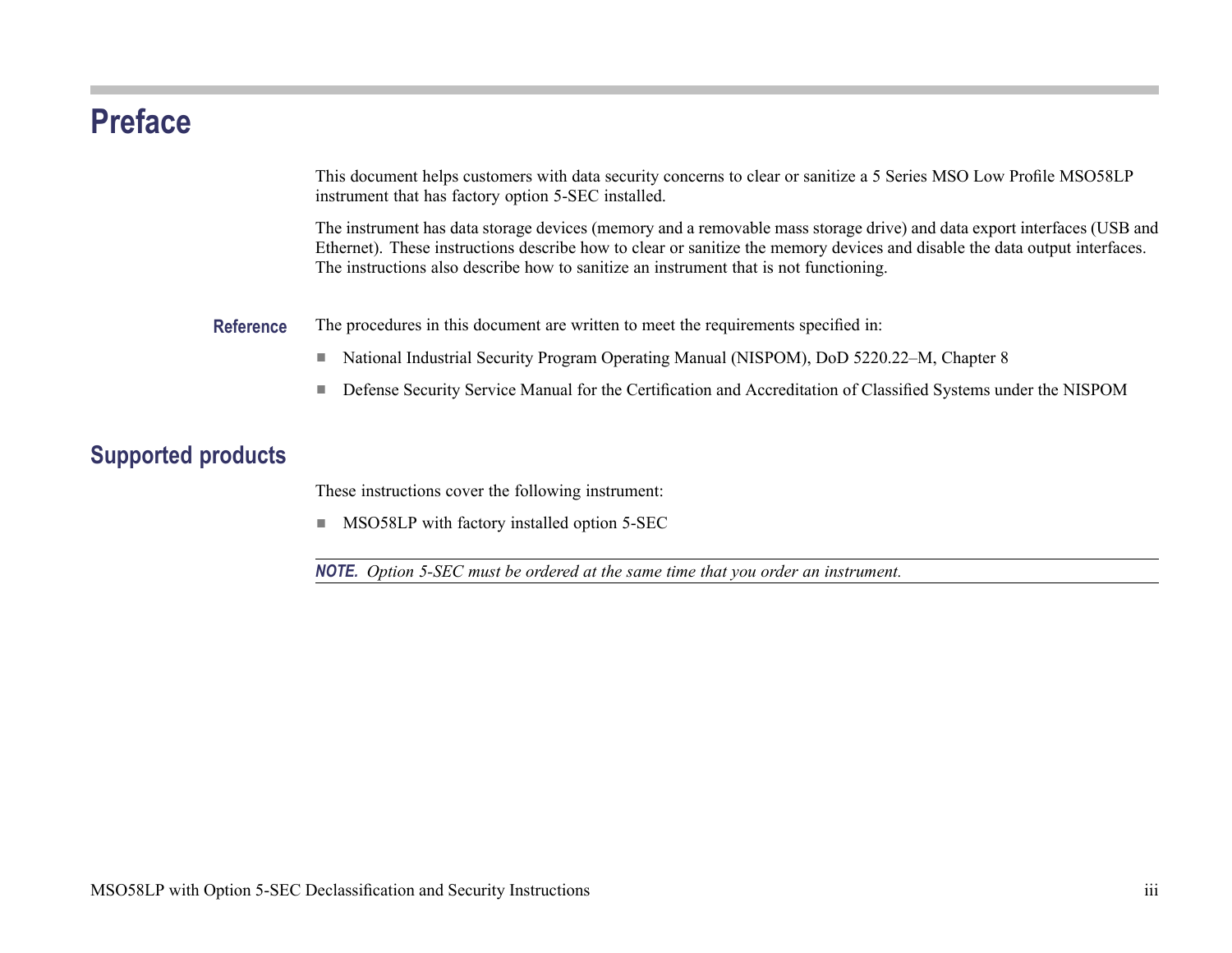## <span id="page-5-0"></span>**About option 5-SEC**

NOTE. Option 5-SEC must be ordered at the same time you order an instrument.

Option 5-SEC provides the highest level of instrument security for 5 Series MSO products. Option 5-SEC features include:

- $\blacksquare$ Oscilloscope hardware is configured to easily declassify the oscilloscope:
	- The main system memory is easily removed without disassembling the instrument
	- Data can only be saved to or read from <sup>a</sup> USB por<sup>t</sup> on the instrument, <sup>a</sup> mounted network drive, or through the programmatic interface
- Password protection to enable/disable external USB Host and Device ports  $\overline{\phantom{a}}$
- Password protection to enable/disable firmware upgrades or downgrades  $\mathcal{L}_{\mathcal{A}}$
- Password protection to preven<sup>t</sup> BIOS modification and booting from USB flash devices.  $\Box$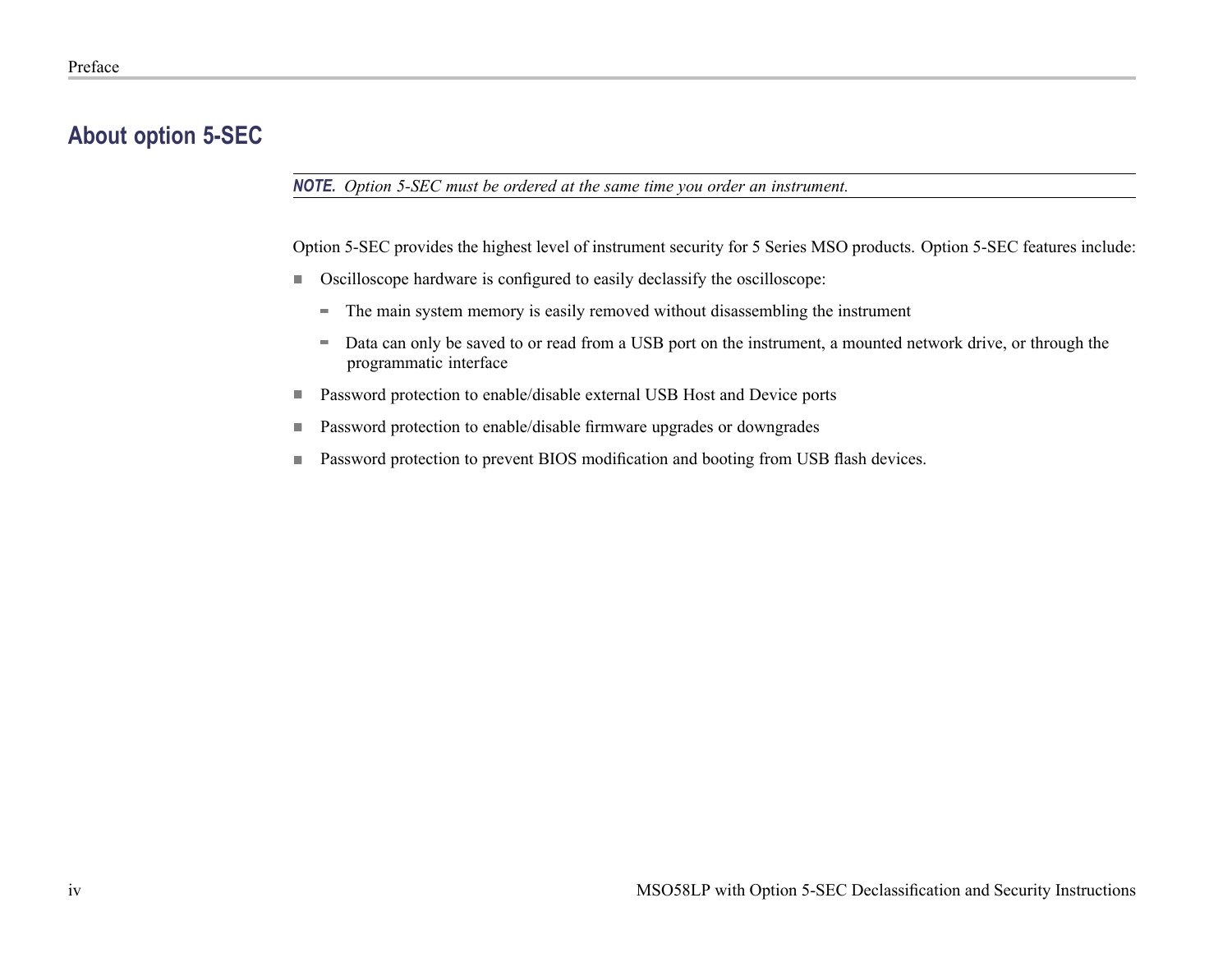### <span id="page-6-0"></span>**Terms**

The following terms may be used in this document:

- **Clear.** This eradicates data on media/memory before reusing it in a secured area. All reusable memory is cleared to deny access to previously stored information by standard means of access.
- **Example 1** Example 1 Example 1 Example 1 Example 1 Example 1 Example 1 Example 1 Example 1 Example 1 Example 1 Example 1 Example 1 Example 1 Example 1 Example 1 Example 1 Example 1 Example 1 Example 1 Example 1 Example 1
- **Media.** Storage/data export device. A device that stores or exports data from the instrument, such as a USB flash drive or USB port.
- **Sanitize.** This removes the data from media/memory so that the data cannot be recovered using any known technology. This is typically used when the device is moved (temporarily or permanently) from <sup>a</sup> secured area to <sup>a</sup> nonsecured area.
- **Scrub.** This is equivalent to sanitize.
- **Remove.** This is a physical means to clear the data by removing the memory device from the instrument. Instructions are available in the product service manual.
- **User-Accessible.** The user can directly retrieve the memory device contents.
- **User-Modifiable.** The memory device can be written to by the user during normal instrument operation, using the  $\Box$ instrument user interface or remote control.
- **Volatile memory.** Memory that loses data when the instrument is powered off. n.
- $\overline{\phantom{a}}$ **Nonvolatile memory.** Memory that retains data when the instrument is powered off.
- **Power off.** Some instruments have a "Standby" mode, in which power is still supplied to the instrument. For clearing data, putting the instrument in Standby mode does not qualify as powering off. For these products, you must either push <sup>a</sup> rear-panel OFF switch or remove the power source from the instrument.
- **Instrument Declassification.** A term that refers to procedures that must be undertaken before an instrument can be removed from <sup>a</sup> secure environment. Declassification procedures include memory sanitization, memory removal, and sometimes both.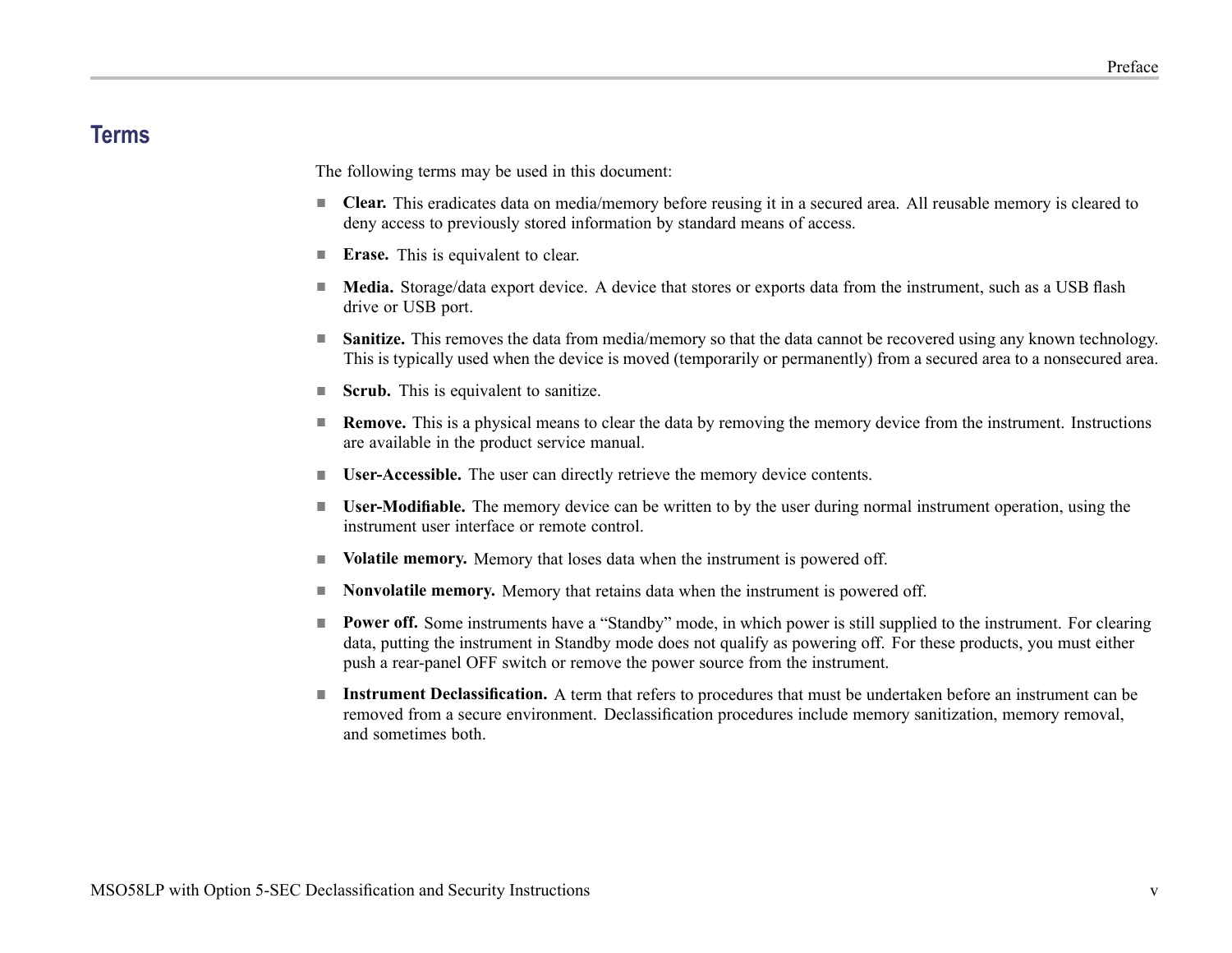Preface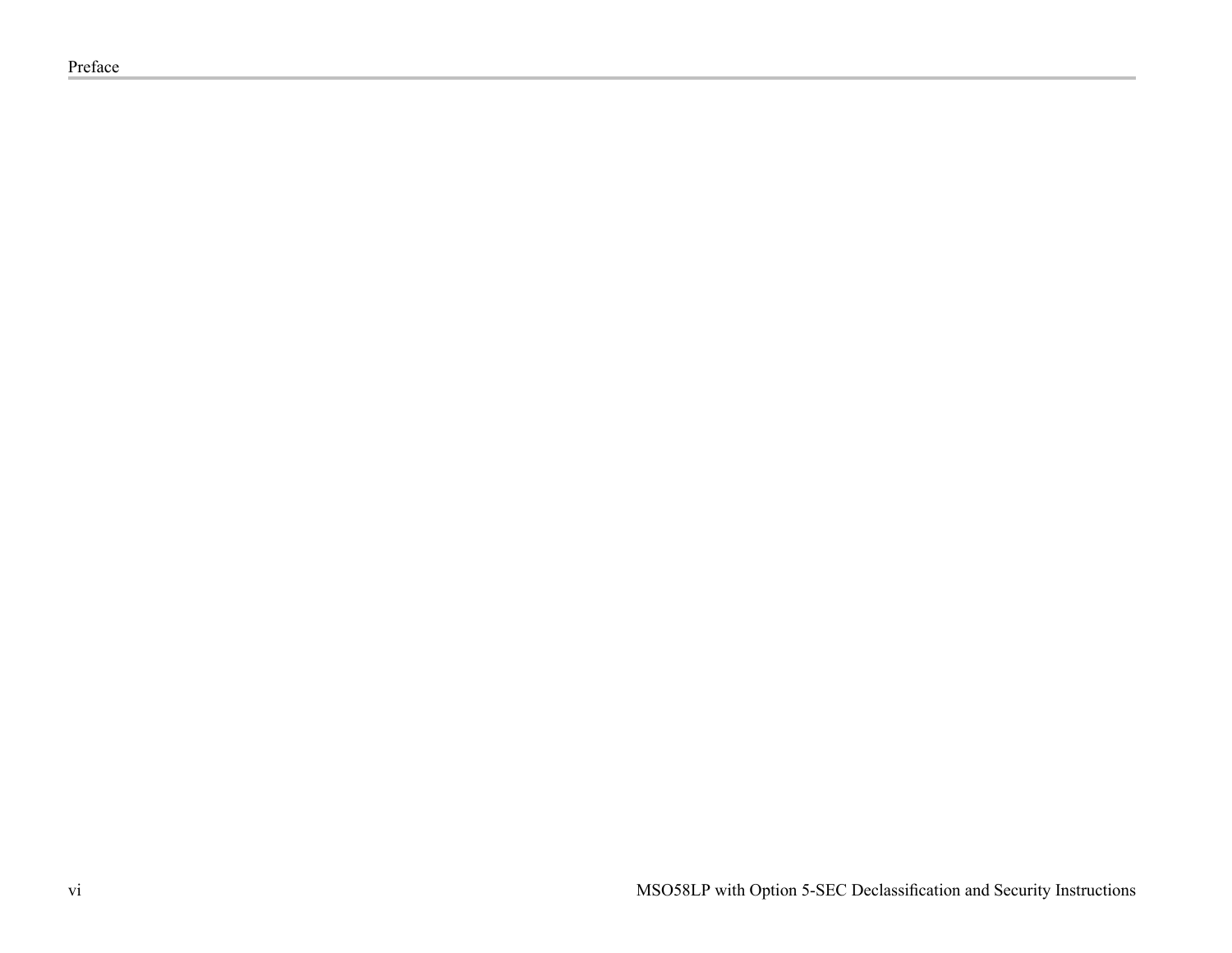# <span id="page-8-0"></span>**Memory device clear and sanitize procedures**

### **Nonvolatile, volatile memory device table terminology**

The tables in this section use the following terms:

- **User data**. Describes the type of information stored in the device. Refers to waveforms or other measurement information representing signals connected to the instrument by users.
- **User settings**. Describes the type of information stored in the device. Refers to instrument settings that can be changed by the user.
- **Both.** Describes the type of information stored in the device. It means that both user data and user settings are stored in the device.
- **None.** Describes the type of information stored in the device. It means that neither user data or user settings are stored in the device.
- **Directly.** Describes how data is modified. It means that the user can modify the data.
- $\mathcal{L}_{\mathcal{A}}$ **Indirectly.** Describes how data is modified. It means that the instrument system resources modify the data and that the user cannot modify the data.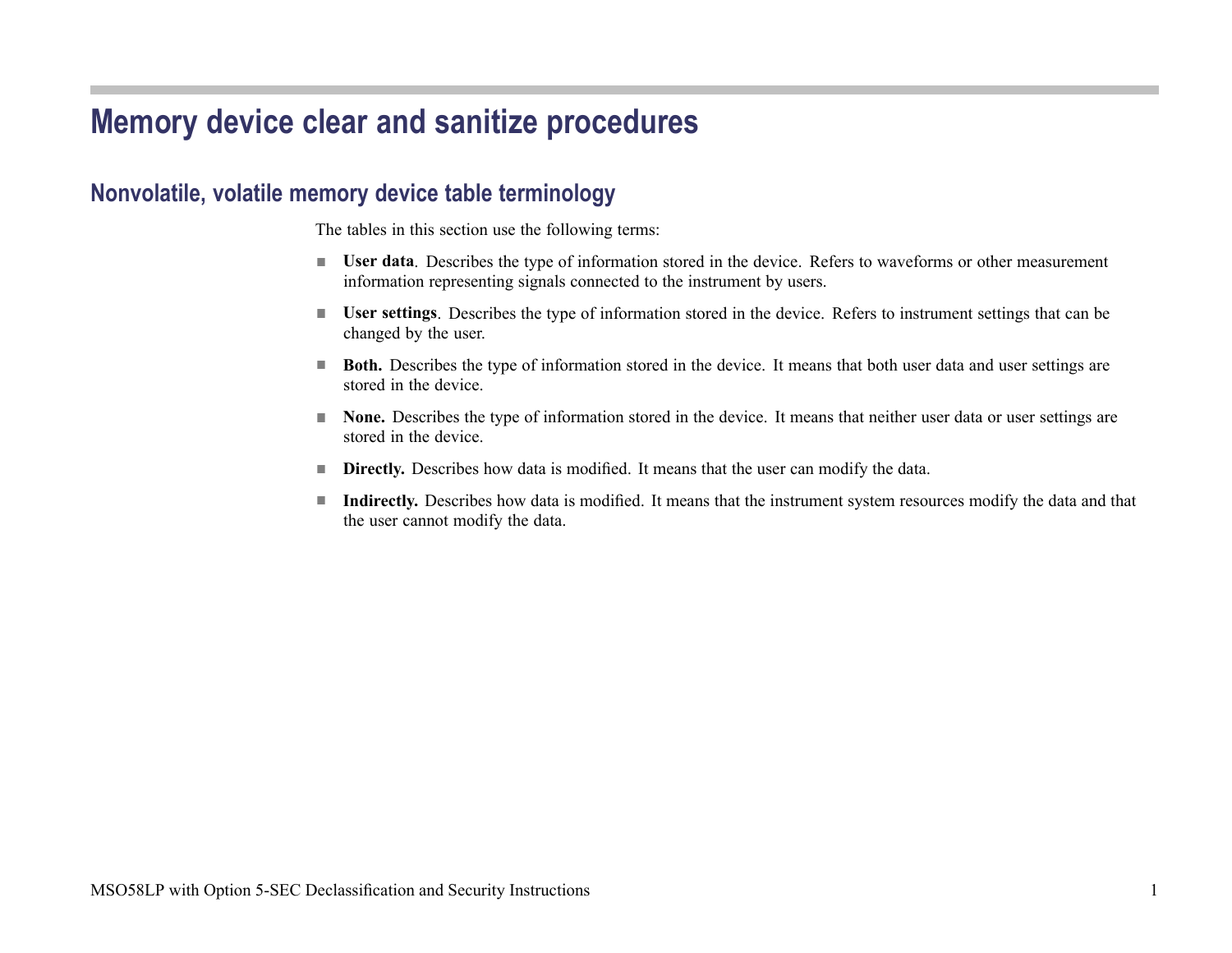# <span id="page-9-0"></span>**Memory devices**

The following tables list the volatile and nonvolatile memory devices in the instrument.

#### **Table 1: Volatile memory devices**

| Type and<br>minimum size          | <b>Function</b>                            | Type of user<br>info stored  | Backed-up<br>by battery | Method of<br>modification | Data input<br>method                  | Location                                                             | User<br>accessible | To clear                                                                                                                                                       | <b>To sanitize</b>                                                                                                                                             |
|-----------------------------------|--------------------------------------------|------------------------------|-------------------------|---------------------------|---------------------------------------|----------------------------------------------------------------------|--------------------|----------------------------------------------------------------------------------------------------------------------------------------------------------------|----------------------------------------------------------------------------------------------------------------------------------------------------------------|
| $SDRAM \ge 16 GB$<br>(All models) | Host processor<br>memory                   | User data or<br>user setting | No                      | Indirectly                | Written by<br>processor<br>system     | Module socket<br>(SODIMM)<br>on the carrier<br>interface<br>assembly | No                 | Unplug the instrument<br>for at least 30 seconds                                                                                                               | Unplug the instrument<br>for at least 30 seconds                                                                                                               |
| SDRAM ≥4 GB                       | Holds active<br>acquisition data           | User data                    | No                      | Indirectly                | Application<br>software<br>operations | Module socket<br>(SODIMM)<br>on the carrier<br>interface<br>assembly | No                 | Unplug the instrument<br>for at least 30 seconds                                                                                                               | Unplug the instrument<br>for at least 30 seconds                                                                                                               |
| <b>SDRAM</b><br>≥512 MB           | Holds video graphics<br>data               | User data                    | No                      | Indirectly                | Application<br>software<br>operations | Acquisition<br>board                                                 | No                 | Unplug the instrument<br>for at least 30 seconds                                                                                                               | Unplug the instrument<br>for at least 30 seconds                                                                                                               |
| <b>CMOS RAM</b><br>$≥256$ Bytes   | Holds clock and BIOS<br>configuration data | None                         | Yes                     | Indirectly                | <b>BIOS</b><br>operations             | Carrier interface<br>assembly                                        | Yes                | Push the CMOS clear<br>button on the bottom<br>of the instrument<br>for a minimum of<br>30 seconds. (See<br>page 7, Resetting the<br><i>instrument CMOS.</i> ) | Push the CMOS clear<br>button on the bottom<br>of the instrument<br>for a minimum of<br>30 seconds. (See<br>page 7, Resetting the<br><i>instrument CMOS.</i> ) |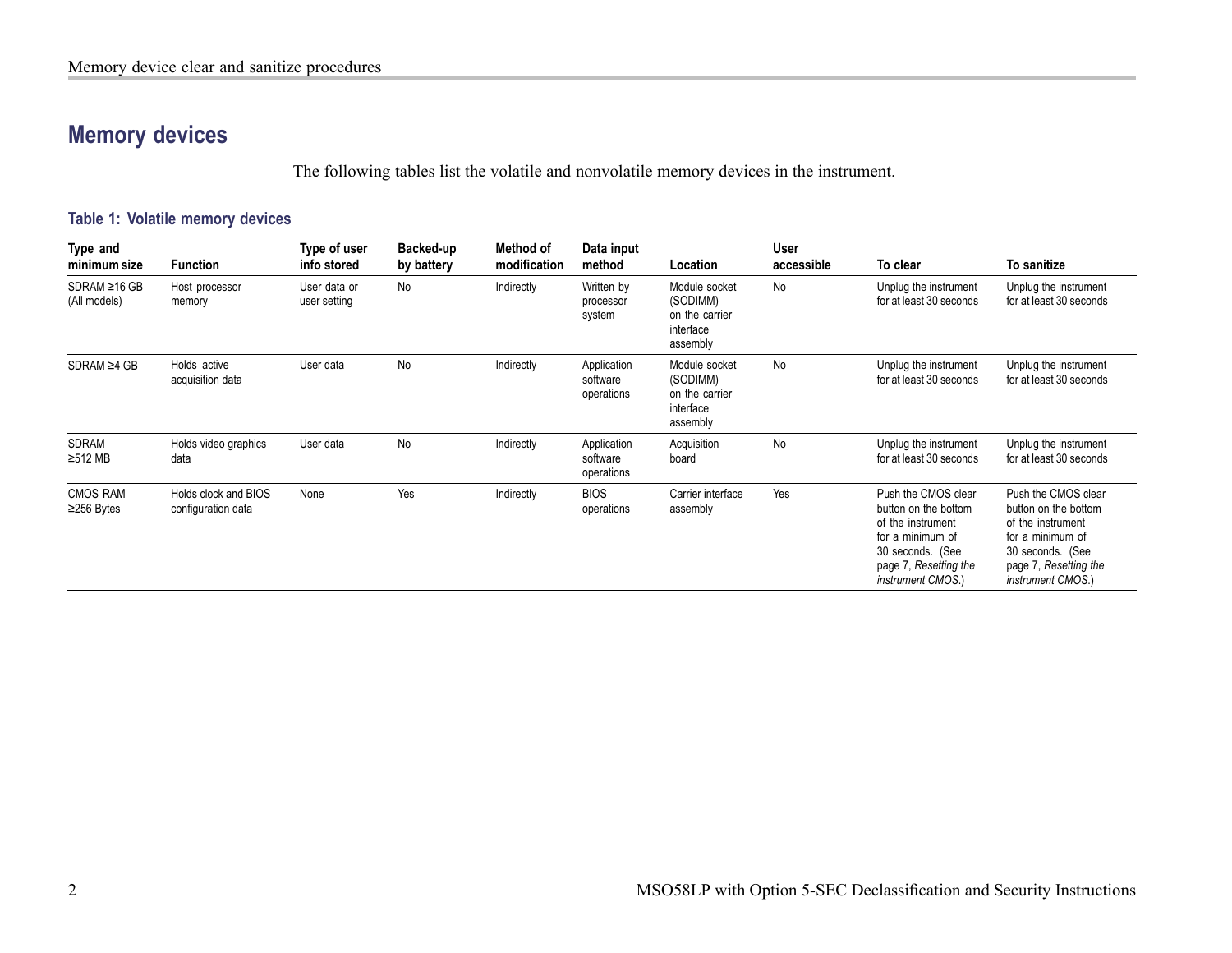#### **Table 2: Nonvolatile memory devices**

| Type and<br>minimum size                                          | <b>Function</b>                                                                                                               | Type of user<br>info stored                                               | Method of<br>modification                                  | Data input<br>method                                         | Location                                                                                                                               | <b>User</b><br>accessible | To clear                                                                                                                | To sanitize                                                                                                         |
|-------------------------------------------------------------------|-------------------------------------------------------------------------------------------------------------------------------|---------------------------------------------------------------------------|------------------------------------------------------------|--------------------------------------------------------------|----------------------------------------------------------------------------------------------------------------------------------------|---------------------------|-------------------------------------------------------------------------------------------------------------------------|---------------------------------------------------------------------------------------------------------------------|
| Linux Solid State<br>Drive Card<br>$\geq 80$ GB                   | Host instrument Linux<br>operating system,<br>application software,<br>and user settings, Ethernet<br>IP and related settings | User settings                                                             | Indirect                                                   | Written by<br>processor<br>system,<br>software<br>operations | Socket (m.2)<br>on the carrier<br>interface<br>assembly                                                                                | Yes                       | (See page 10, How<br>to clear or sanitize a<br>working instrument.)                                                     | (See page 10, How to clear or<br>sanitize a working instrument.)                                                    |
| EEPROM<br>$≥2$ Kbit                                               | Stores factory data,<br>maintenance data, user<br>password                                                                    | User password                                                             | Directly settable<br>from UI or<br>by using PI<br>commands | UI, Factory<br>operations and<br>programmatic<br>commands    | Acquisition<br>board                                                                                                                   | <b>No</b>                 | Not applicable, does<br>not contain user<br>data or settings.<br>Clearing would<br>disable instrument<br>functionality. | Not applicable, does not<br>contain user data or settings.<br>Sanitizing would disable<br>instrument functionality. |
| EEPROM<br>$≥2$ Kbit                                               | Holds AFG calibration<br>data, USB port access<br>password                                                                    | <b>USB Port access</b><br>password<br>Ethernet IP and<br>related settings | Indirect                                                   | Factory<br>operations                                        | AFG riser<br>board                                                                                                                     | <b>No</b>                 | Not applicable, does<br>not contain user<br>data or settings.<br>Clearing would<br>disable instrument<br>functionality. | Not applicable, does not<br>contain user data or settings.<br>Sanitizing would disable<br>instrument functionality. |
| EEPROM<br>$≥64$ Kbit                                              | Holds the front panel USB<br>configuration                                                                                    | None                                                                      | None                                                       | Factory<br>operations                                        | Front panel<br>LED board                                                                                                               | No                        | Not applicable, does<br>not contain user<br>data or settings.<br>Clearing would<br>disable instrument<br>functionality. | Not applicable, does not<br>contain user data or settings.<br>Sanitizing would disable<br>instrument functionality. |
| EEPROM<br>$\geq$ 1 Kb<br>Four to six pieces<br>depending on model | Holds the SODIMM<br>memory configuration<br>data (SPD)                                                                        | None                                                                      | None                                                       | Factory<br>operations                                        | Module<br>socket<br>(SODIMM)<br>on the carrier<br>interface<br>assembly<br>and module<br>socket<br>(SODIMM)<br>on acquisition<br>board | <b>No</b>                 | Not applicable, does<br>not contain user<br>data or settings.<br>Clearing would<br>disable instrument<br>functionality. | Not applicable, does not<br>contain user data or settings.<br>Sanitizing would disable<br>instrument functionality. |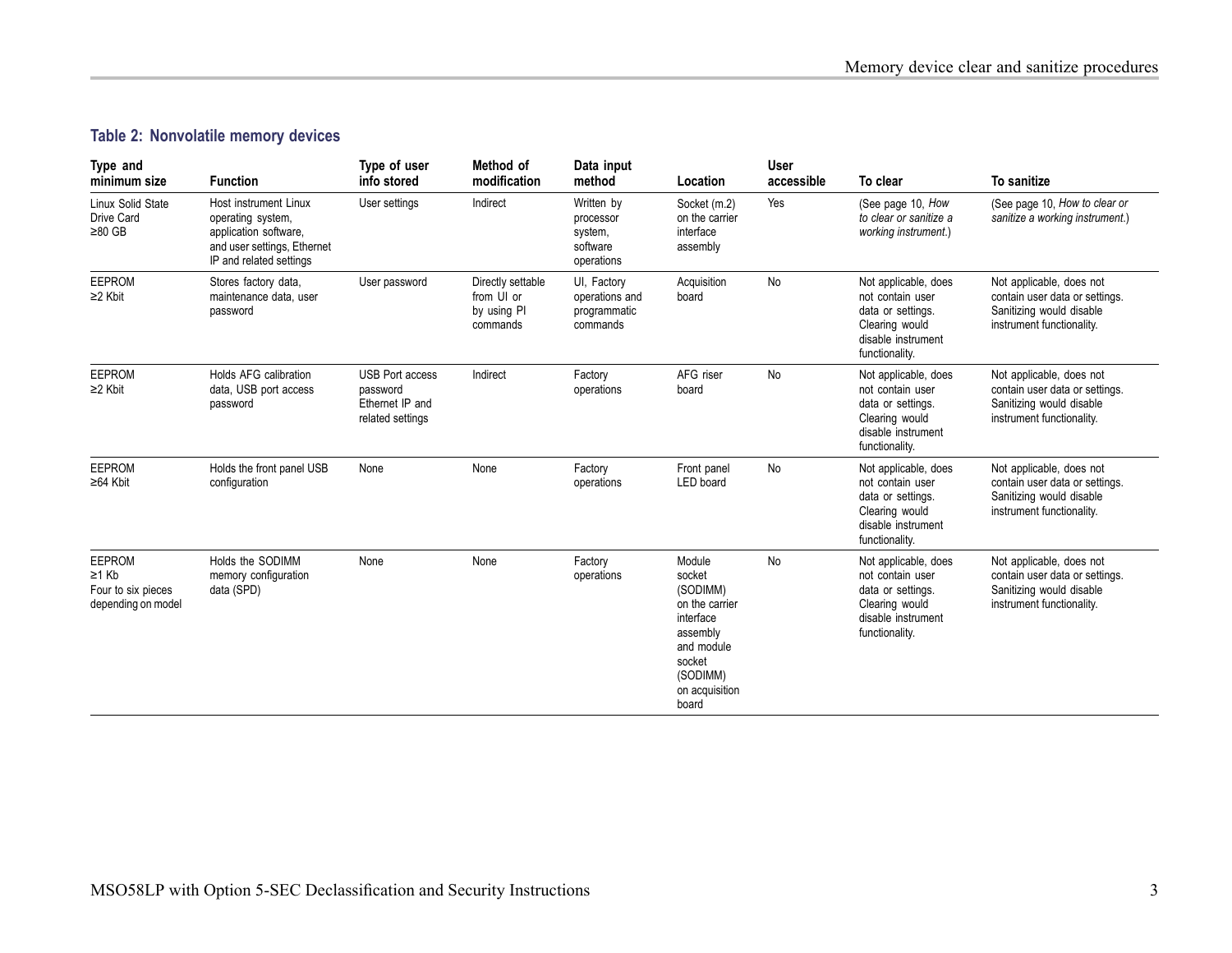#### Memory device clear and sanitize procedures

| Type and<br>minimum size                          | <b>Function</b>                                                                                                                                                   | Type of user<br>info stored | Method of<br>modification | Data input<br>method                                                                         | Location                                                                                                                           | <b>User</b><br>accessible | To clear                                                                                                                | To sanitize                                                                                                         |
|---------------------------------------------------|-------------------------------------------------------------------------------------------------------------------------------------------------------------------|-----------------------------|---------------------------|----------------------------------------------------------------------------------------------|------------------------------------------------------------------------------------------------------------------------------------|---------------------------|-------------------------------------------------------------------------------------------------------------------------|---------------------------------------------------------------------------------------------------------------------|
| Flash Memory<br>$≥16$ Mbit<br>Two pieces          | Holds a part of the<br><b>Acquisition FPGA</b><br>configuration                                                                                                   | None                        | Indirect                  | Application<br>software<br>operations                                                        | Acquisition<br>board                                                                                                               | No                        | Not applicable, does<br>not contain user<br>data or settings.<br>Clearing would<br>disable instrument<br>functionality. | Not applicable, does not<br>contain user data or settings.<br>Sanitizing would disable<br>instrument functionality. |
| Flash Memory<br>$≥128$ Mbit                       | Stores processor<br><b>BIOS firmware, BIOS</b><br>configuration, and<br>embedded controller<br>firmware. The Ethernet<br>MAC address is stored in<br>this device. | None                        | Indirect                  | <b>BIOS</b><br>operations,<br>operating<br>system<br>operations<br>and factory<br>operations | Processor<br>module board                                                                                                          | <b>No</b>                 | Not applicable, does<br>not contain user<br>data or settings.<br>Clearing would<br>disable instrument<br>functionality. | Not applicable, does not<br>contain user data or settings.<br>Sanitizing would disable<br>instrument functionality. |
| Flash Memory<br>Unspecified size,<br>three pieces | Stores power supply<br>configuration data                                                                                                                         | None                        | Indirect                  | Application<br>software<br>operations                                                        | Internal to<br>the UCD9248<br>power supply<br>controller<br>on the<br>acquisition<br>board and<br>carrier<br>interface<br>assembly | <b>No</b>                 | Not applicable, does<br>not contain user<br>data or settings.<br>Clearing would<br>disable instrument<br>functionality. | Not applicable, does not<br>contain user data or settings.<br>Sanitizing would disable<br>instrument functionality. |
| Flash Memory<br>$\geq$ 32 KB                      | Stores power management<br>controller firmware                                                                                                                    | None                        | Indirect                  | Application<br>software<br>operations                                                        | Internal to the<br>MC9S08 micro<br>controller<br>on the<br>acquisition<br>board                                                    | No                        | Not applicable, does<br>not contain user<br>data or settings.<br>Clearing would<br>disable instrument<br>functionality. | Not applicable, does not<br>contain user data or settings.<br>Sanitizing would disable<br>instrument functionality. |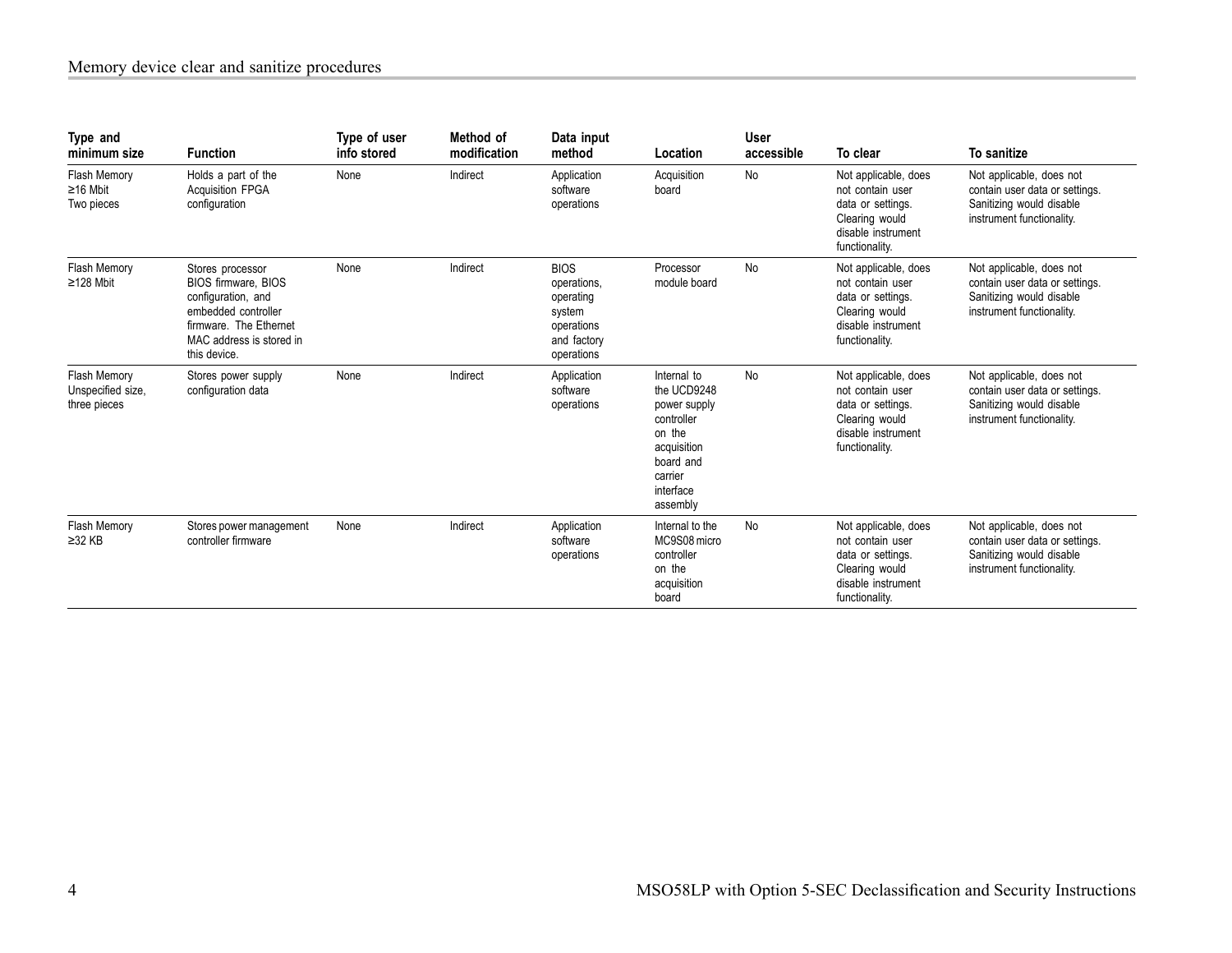| Type and<br>minimum size                                           | <b>Function</b>                                    | Type of user<br>info stored | Method of<br>modification | Data input<br>method                  | <b>Location</b>                                                              | User<br>accessible | To clear                                                                                                                | To sanitize                                                                                                         |
|--------------------------------------------------------------------|----------------------------------------------------|-----------------------------|---------------------------|---------------------------------------|------------------------------------------------------------------------------|--------------------|-------------------------------------------------------------------------------------------------------------------------|---------------------------------------------------------------------------------------------------------------------|
| Flash Memory<br>≥64 KB<br>Two to four pieces<br>depending on model | Stores analog board<br>microcontroller firmware    | None                        | Indirect                  | Application<br>software<br>operations | Internal to the<br>MKL14 micro<br>controller on<br>the analog<br>board       | No                 | Not applicable, does<br>not contain user<br>data or settings.<br>Clearing would<br>disable instrument<br>functionality. | Not applicable, does not<br>contain user data or settings.<br>Sanitizing would disable<br>instrument functionality. |
| Flash Memory<br>$\geq$ 0.33 Mbit                                   | Stores the processor<br>carrier FPGA configuration | None                        | None                      | Factory<br>operations                 | Internal to<br>the LCMXO2<br>FPGA on<br>the carrier<br>interface<br>assembly | No                 | Not applicable, does<br>not contain user<br>data or settings.<br>Clearing would<br>disable instrument<br>functionality. | Not applicable, does not<br>contain user data or settings.<br>Sanitizing would disable<br>instrument functionality. |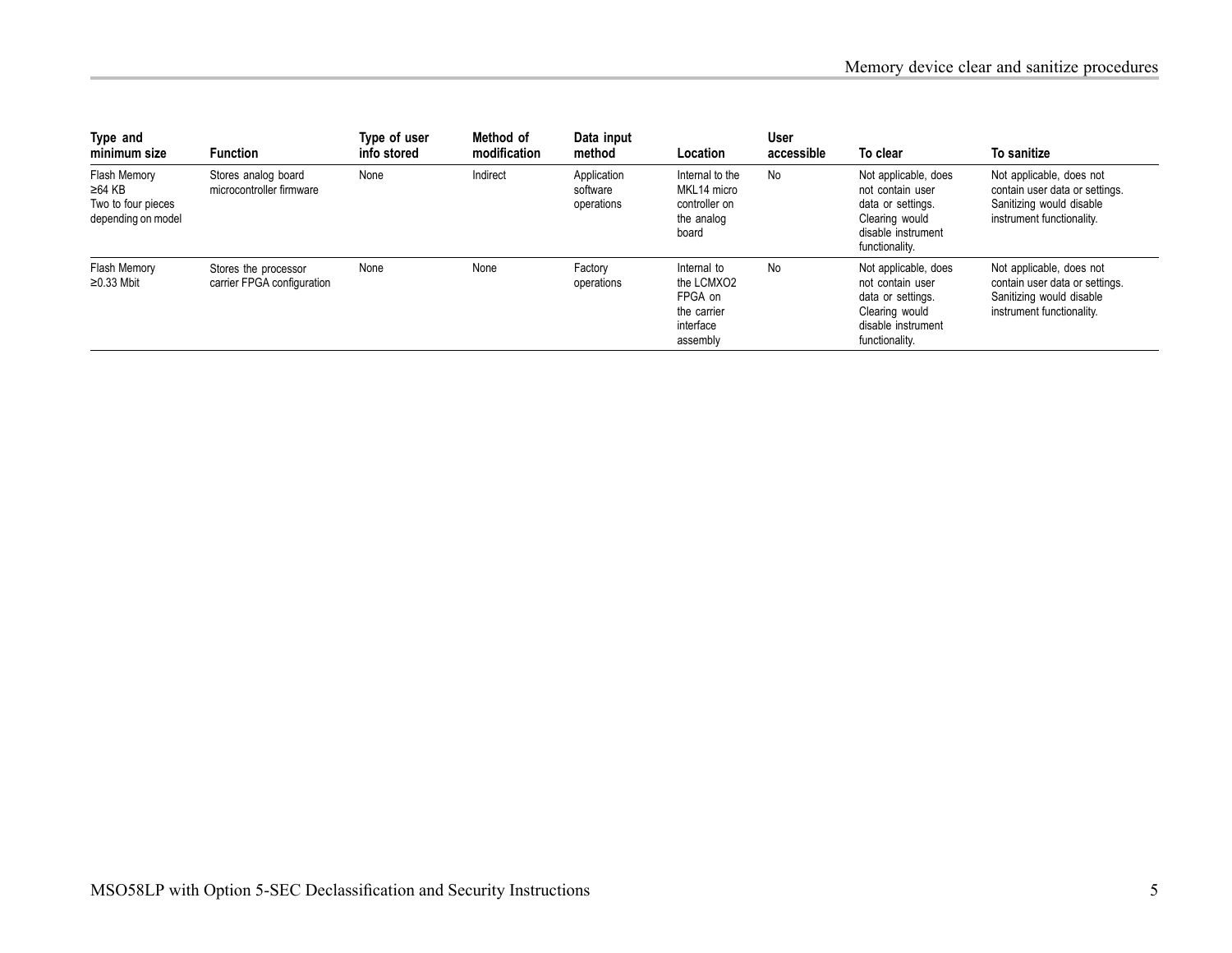# <span id="page-13-0"></span>**Media and data export devices**

The following table lists the data expor<sup>t</sup> devices in the instrument.

#### **Table 3: Media and data export devices**

| <b>Type</b>            | <b>Function</b>                                                                                                                                                            | Method of<br>modification | Data input<br>method                                   | Location                                                                                                          | User accessible | To disable                                                                                                                                  |
|------------------------|----------------------------------------------------------------------------------------------------------------------------------------------------------------------------|---------------------------|--------------------------------------------------------|-------------------------------------------------------------------------------------------------------------------|-----------------|---------------------------------------------------------------------------------------------------------------------------------------------|
| <b>USB Host ports</b>  | User storage and recall of<br>reference waveforms, screen<br>images, and instrument<br>setups, and installation of<br>firmware updates using<br>removable USB flash drives | Directly                  | User writeable                                         | Three USB Host<br>ports on front of<br>the instrument:<br>four USB Host<br>ports on the back<br>of the instrument | Yes             | Use the Utility > Security menu<br>to disable all USB ports (Host and<br>Device). Requires a password<br>(user-created when first disabled) |
| <b>USB Device port</b> | Remote control and data<br>transfer to a PC                                                                                                                                | Directly                  | Remote control<br>using USBTMC                         | <b>USB Device port</b><br>on back of the<br>instrument                                                            | Yes             | Use the Utility > Security menu<br>to disable all USB ports (Host and<br>Device). Requires a password<br>(user-created when first disabled) |
| Ethernet               | Transfer data and remote<br>control of instrument.                                                                                                                         | Directly                  | Remote control<br>using LXI, VISA,<br>or Socket Server | Ethernet port on<br>back of instrument                                                                            | Yes             | The Ethernet LAN port cannot be<br>disabled.                                                                                                |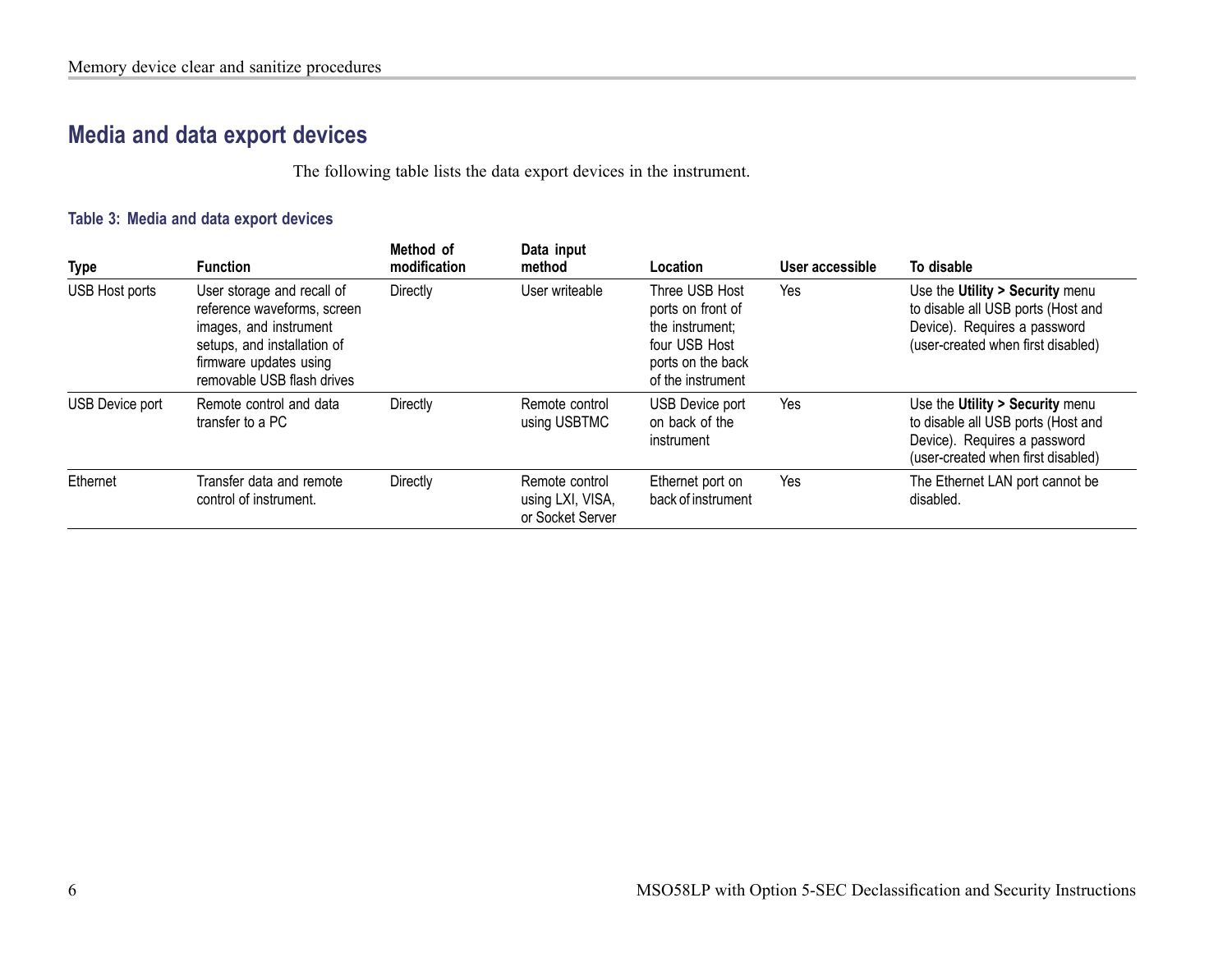# <span id="page-14-0"></span>**Resetting the instrument CMOS**

Do the following steps to reset the instrument CMOS device:

- **1.** Disconnect the instrument power cord.
- **2.** Disconnect all probes and cables.
- **3.** Turn the instrument over so the bottom faces up.
- **4.** Using <sup>a</sup> small, nonsharp tool, push and hold the indented CMOS reset button for 30 seconds.



- **5.** Turn the instrument over.
- **6.** Set the instrument clock. [\(See](#page-15-0) page [8](#page-15-0), *[Resetting](#page-15-0) the instrument clock*.)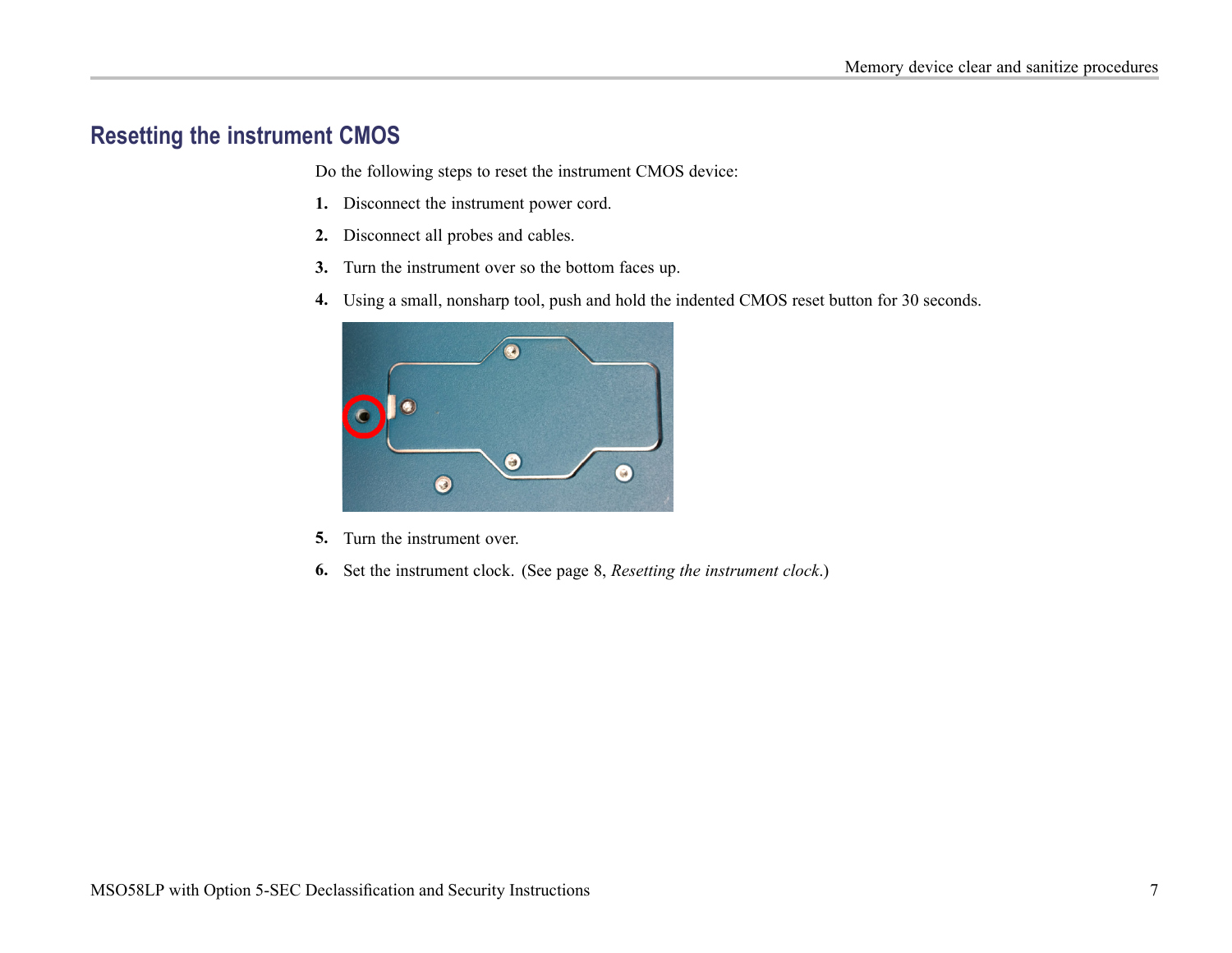## <span id="page-15-0"></span>**Resetting the instrument clock**

Do the following steps to reset the instrument clock in case the instrument date and time are incorrect, or after <sup>a</sup> CMOS reset:

- **1.** Connect <sup>a</sup> keyboard and monitor to the instrument.
- **2.** Power on the instrument.
- **3.** While the instrument is powering on, continuously press the **F2** or **Delete** key until the **BIOS Login** screen appears.
- **4.** Enter the password (yours or the default password). If you are logging in for the first time, the factory installed password is **Tektronix**. Once you have logged in using the factory default BIOS password, create and enter <sup>a</sup> new password in accordance with your organization's policies.



**WARNING.** Make sure that you keep a record of the instrument BIOS password in your organization's records. There is no way for Tektronix to gain access to the instrument BIOS settings once the password is changed from the factory default value. If you need to return the instrument to Tektronix for service, you must reset the BIOS password back to the factory *default value Tektronix before sending to the Tektronix Service Center.*

- **5.** The **Please select <sup>a</sup> boot device** screen appears.
- **6.** Use the down arrow key to select **Enter Setup** and press **Enter**.
- **7.** In the Main tab (default), use the down arrow to select **System Date**. If the date is not current, use the keys as described on the screen to select and enter correct information in the date fields.
- **8.** In the Main tab (default), use the down arrow to select **System Time**. If the time is not current, use the keys as described on the screen to select and enter correct Coordinated Universal Time (UTC) information in the date fields. Use the Web to determine the current UTC time. (note; Do not enter your local time.)
- **9.** Once the time is set, press the **F4** key to save this value and exit the setup screen. The instrument powers on to the normal oscilloscope view.
- **10.** Double-tap the **Date and Time** badge in the lower right of the screen.
- **11.** Tap the Time Zone field and select the correct time zone for your instrument location.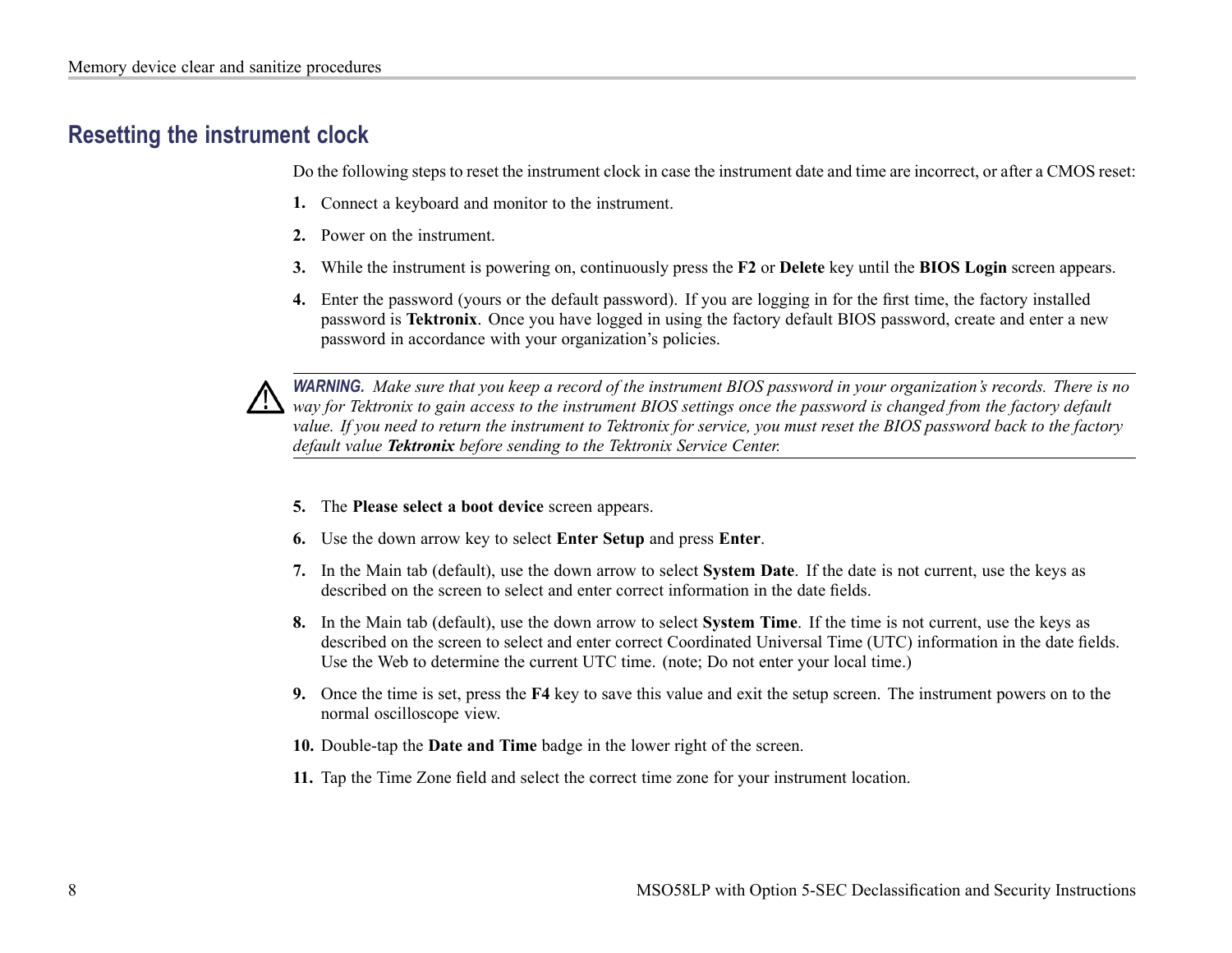- **12.** Enable the **Automatically adjust clock for Daylight Savings Time** function if used in your time zone.
- **13.** Tap outside the menu to close the time zone setting.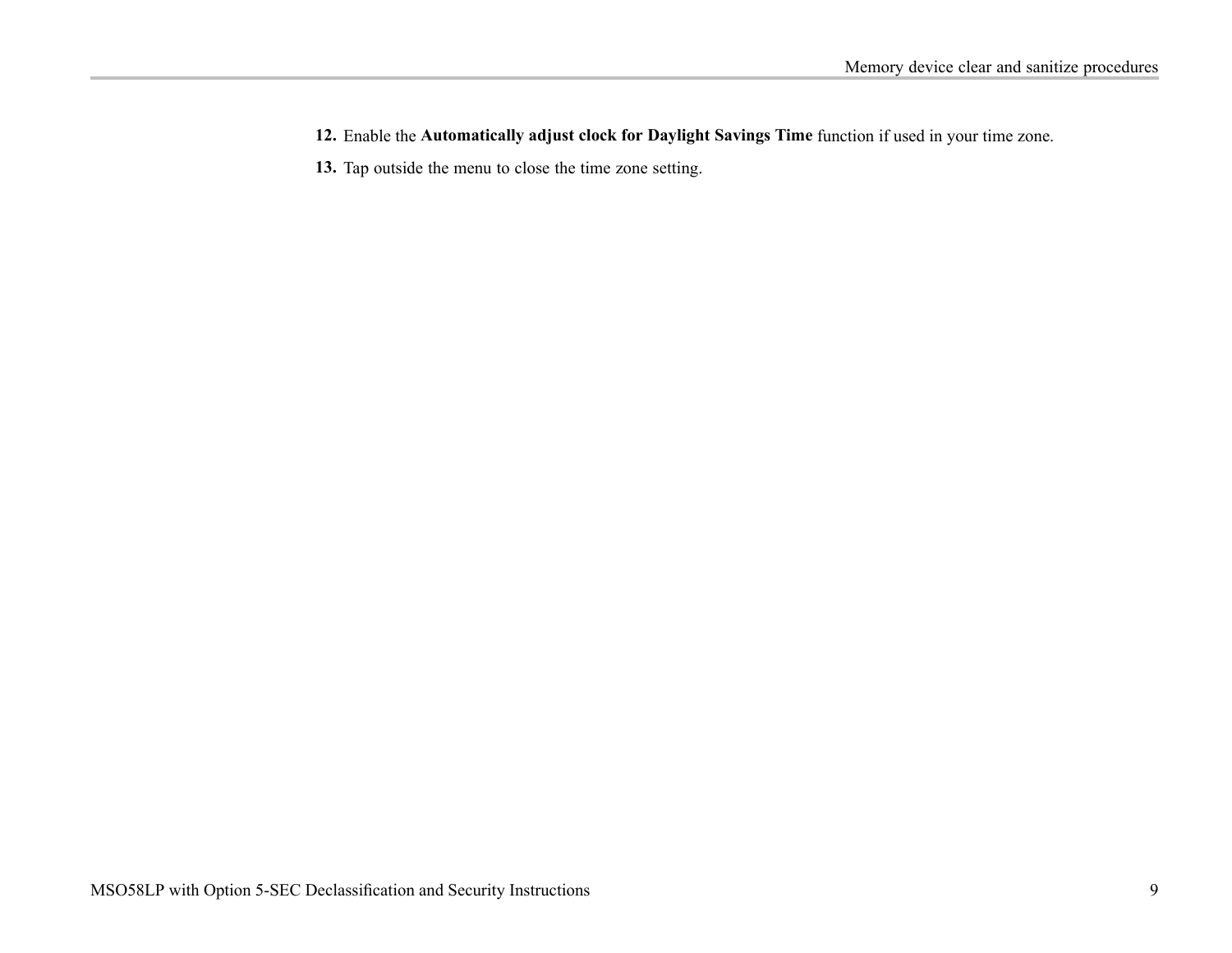# <span id="page-17-0"></span>**How to clear or sanitize <sup>a</sup> working instrument**

Run all the following procedures, in order, to clear or sanitize the instrument. You typically clear or sanitize an instrument when you want to erase files to clear space or turn the instrument over to another person or department.

### **Clear the Network Configuration password**

- **1.** Connect the instrument to <sup>a</sup> network to which you have access.
- **2.** Enter the instrument's IP address into <sup>a</sup> web browser on <sup>a</sup> PC that has network access to the instrument.
- **3.** Click the **Security for Network Config** link on the left side of the screen.
- **4.** Click **Submit**:
	- If <sup>a</sup> password was set for this function, you are requested to enter the password. If the password is accepted, the password is set to blank (the default setting of the access password fields).
	- If <sup>a</sup> password was not set for this function, the screen displays the message that the password was successfully changed (to <sup>a</sup> blank password).

# **Clear the network DNS Hostname and description**

- **1.** Connect the instrument to <sup>a</sup> network to which you have access.
- **2.** Enter the instrument's IP address into <sup>a</sup> web browser on <sup>a</sup> PC that has network access to the instrument.
- **3.** Click the **Network Configuration** link on the left side of the screen.
- **4.** Delete all text in both of the **Host Settings** fields.
- **5.** Click the Host Settings **Submit** button. A message appears stating that the field is empty, and will be configured to the original factory default value.
- **6.** Click **OK**. The message closes and the fields are restored to their original factory settings.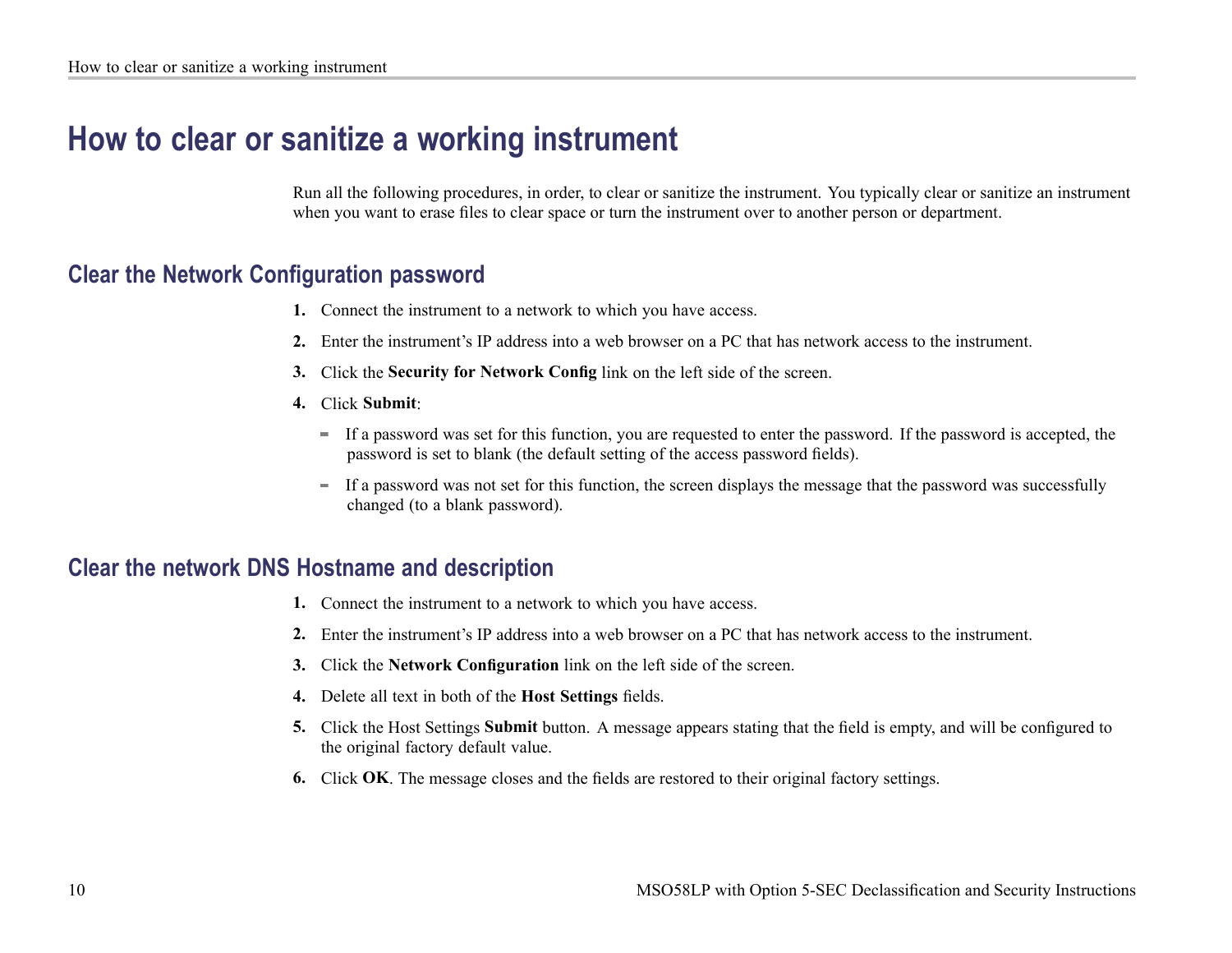### <span id="page-18-0"></span>**Clear Ethernet port settings**

- **1.** Disconnect the Ethernet cable from the instrument.
- **2.** Connect <sup>a</sup> keyboard and monitor to the instrument.
- **3.** Open the Utility  $> I/O$  menu.
- **4.** In the LAN panel, clear all information from the **Host Name**, **Domain Name**, and **Service Name** fields.
- **5.** Click the **LAN Reset** button.
- **6.** Click **OK**.
- **7.** Tap **Apply Changes**. It may take <sup>a</sup> few moments for the changes to take effect.
- **8.** Tap outside the menu to close it.

NOTE. You can also clear the instrument IP Address settings from the instrument's web-based interface. Connect the instrument to your network, enter the instrument's IP address into a web browser on a PC that is connected to a network that has access to the instrument, click the Network Configuration link on the left side of the screen, select the Manual TCP/IP Mode box, clear all information from all fields, and click the Address Settings Submit button.

### **Delete USB port and software update password**

If you have entered <sup>a</sup> password to enable/disable USB ports and software updates, do the following:

- **1.** Connect <sup>a</sup> keyboard and monitor to the instrument.
- **2.** Open the **Utility <sup>&</sup>gt; Security <sup>&</sup>gt; Change Password** menu.
- **3.** Enter in the current password in the **Current Password** field.
- **4.** Tap **Delete Password**.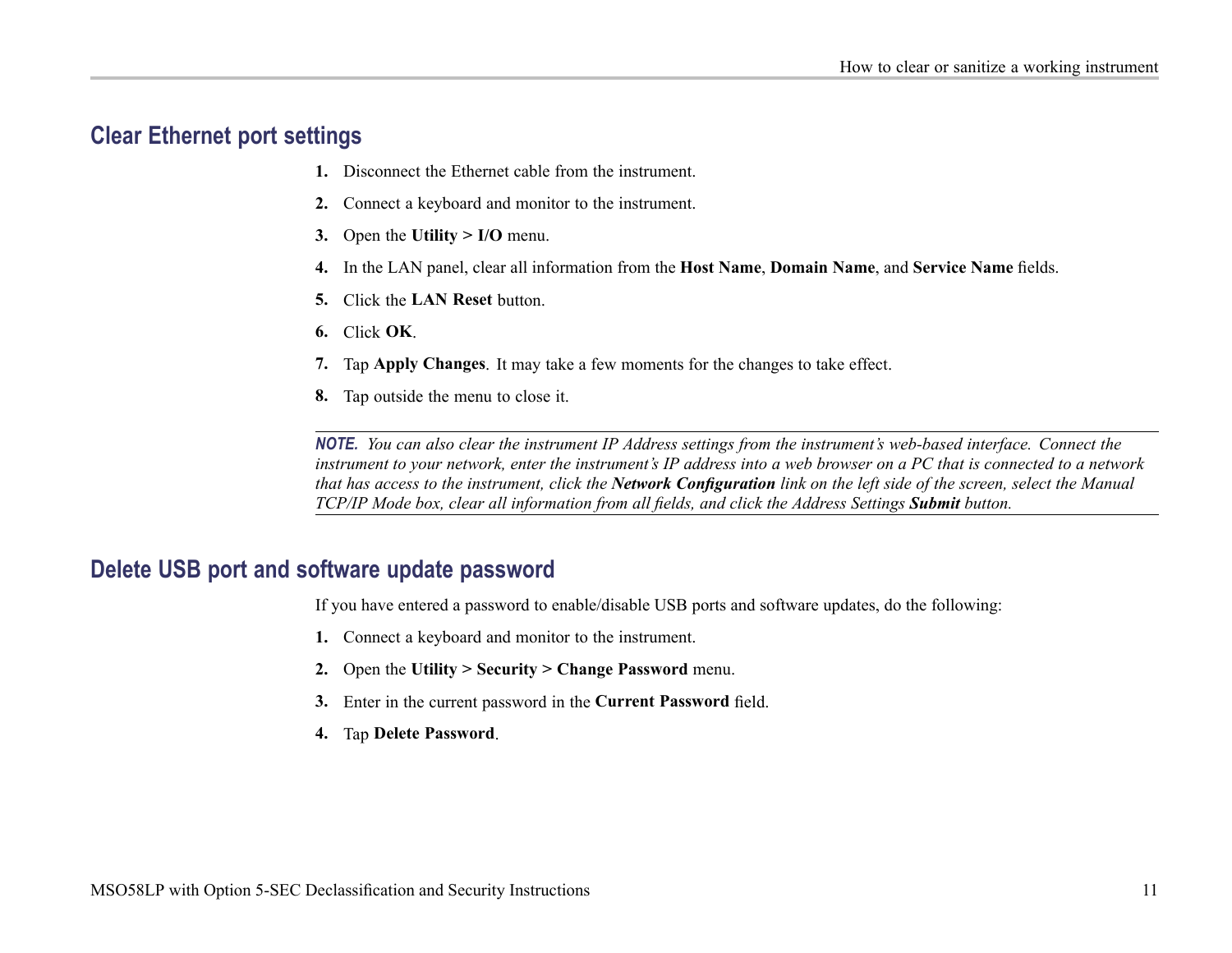## <span id="page-19-0"></span>**Run TekSecure and Default Setup**

- **1.** Connect <sup>a</sup> keyboard and monitor to the instrument.
- **2.** Tap **Utility <sup>&</sup>gt; Security** on the oscilloscope Menu bar.
- **3.** Tap **Run TekSecure** to start the process. The TekSecure process takes up to about 10 minutes to run.
- **4.** Push the **Default Setup** button.
- **5.** Power off the instrument.

NOTE. As the TekSecure function overwrites data in the user-data partition of the SSD, and the old data cannot be recovered by standard means of access, then running TekSecure may meet your organizations needs for sanitizing and retaining a working instrument. Your organization must make this decision based on the fact that the other partitions on the SSD retain some user-related data and files after running TekSecure.

NOTE. You can continue using the oscilloscope after running TekSecure, as TekSecure does not erase or change the operating system, factory calibration constants, Ethernet settings, or Demo setups.

### **The Clear/Sanitize process is done**

You can now remove the instrument from the secured environment.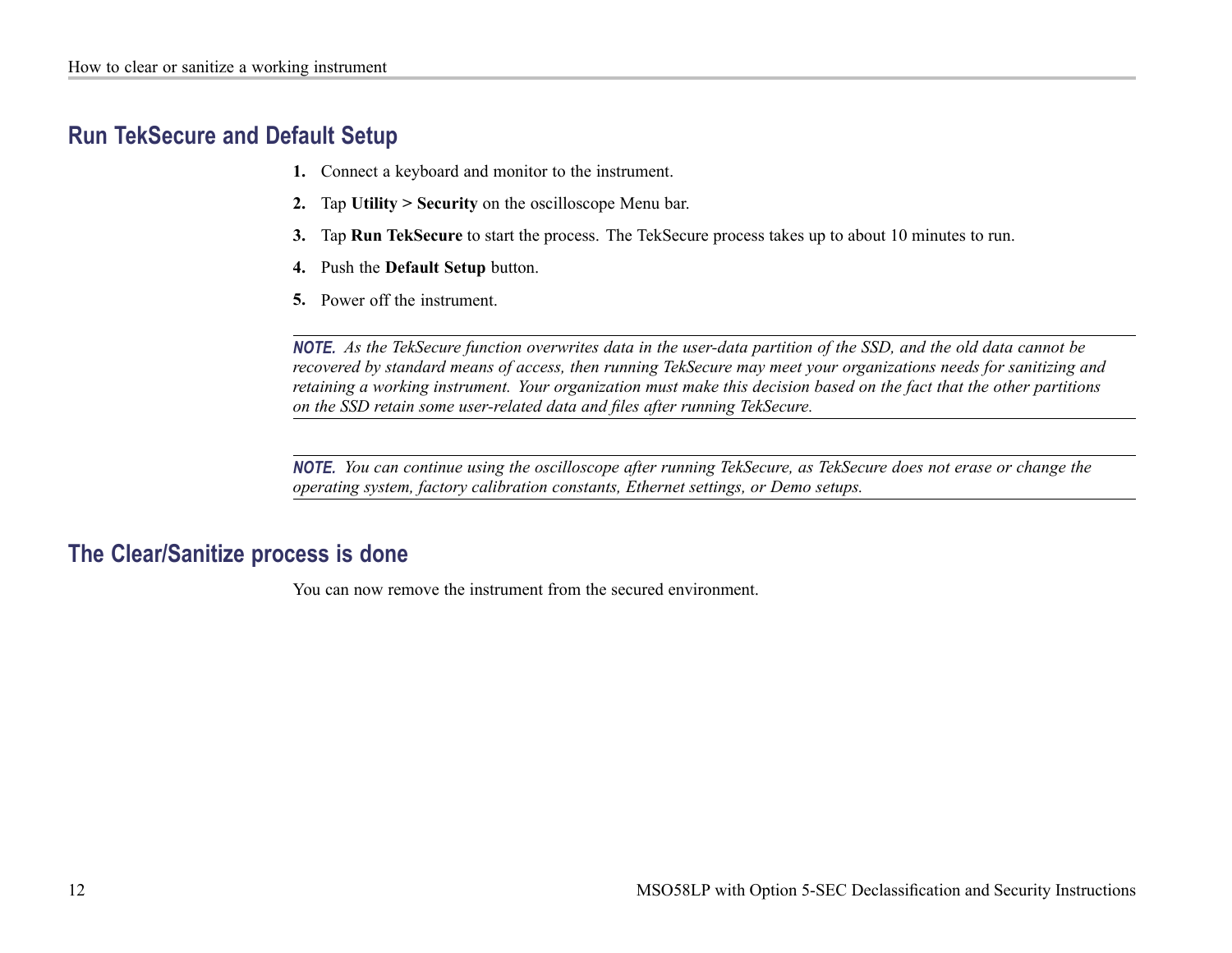# <span id="page-20-0"></span>**How to sanitize a nonfunctional instrument**

Do the following to clear or sanitize your instrument if it is not functioning and must be returned to Tektronix for repair:



**CAUTION.** To avoid damaging other circuits in the instrument, perform the following procedure in a static-safe environment with proper electrostatic discharge controls in place (such as a grounded antistatic wrist strap).

- **1.** Disconnect the instrument power cord.
- **2.** Disconnect all probes and cables.
- **3.** Remove all external USB memory devices. Store or destroy the USB memory devices in accordance with your organization's guidelines.
- **4.** Turn the instrument over so that the bottom is facing up.
- **5.** Use <sup>a</sup> T-10 Torx screw driver to remove the three screws on the Sold State Drive cover.



**6.** Use <sup>a</sup> T-10 Torx screw driver to remove the screw from the end of the memory card.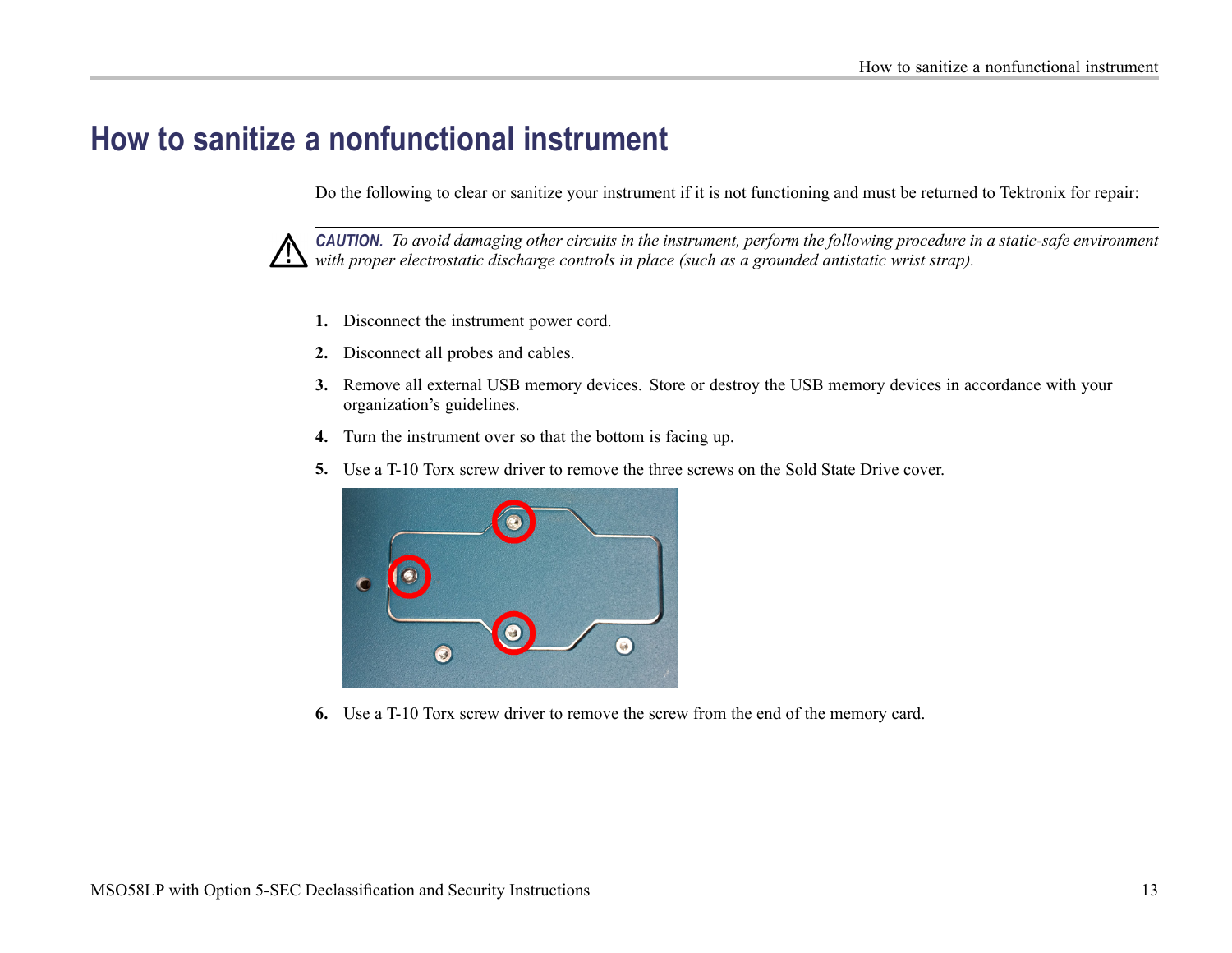

The end of the memory card lifts upward as you remove the screw.



- **7.** Grasp the edges of the raised end of the card and pull to remove the memory card. Store or destroy the memory card in accordance with your organization's guidelines.
- **8.** Reattach the drive cover.
- **9.** Package the instrument for shipping. Contact Tektronix for guidelines on correct packaging to best protect your instrument during shipping.
- **10.** Send the instrument to <sup>a</sup> Tektronix Service Center. The instrument will then be repaired, calibrated as necessary, and returned to you.